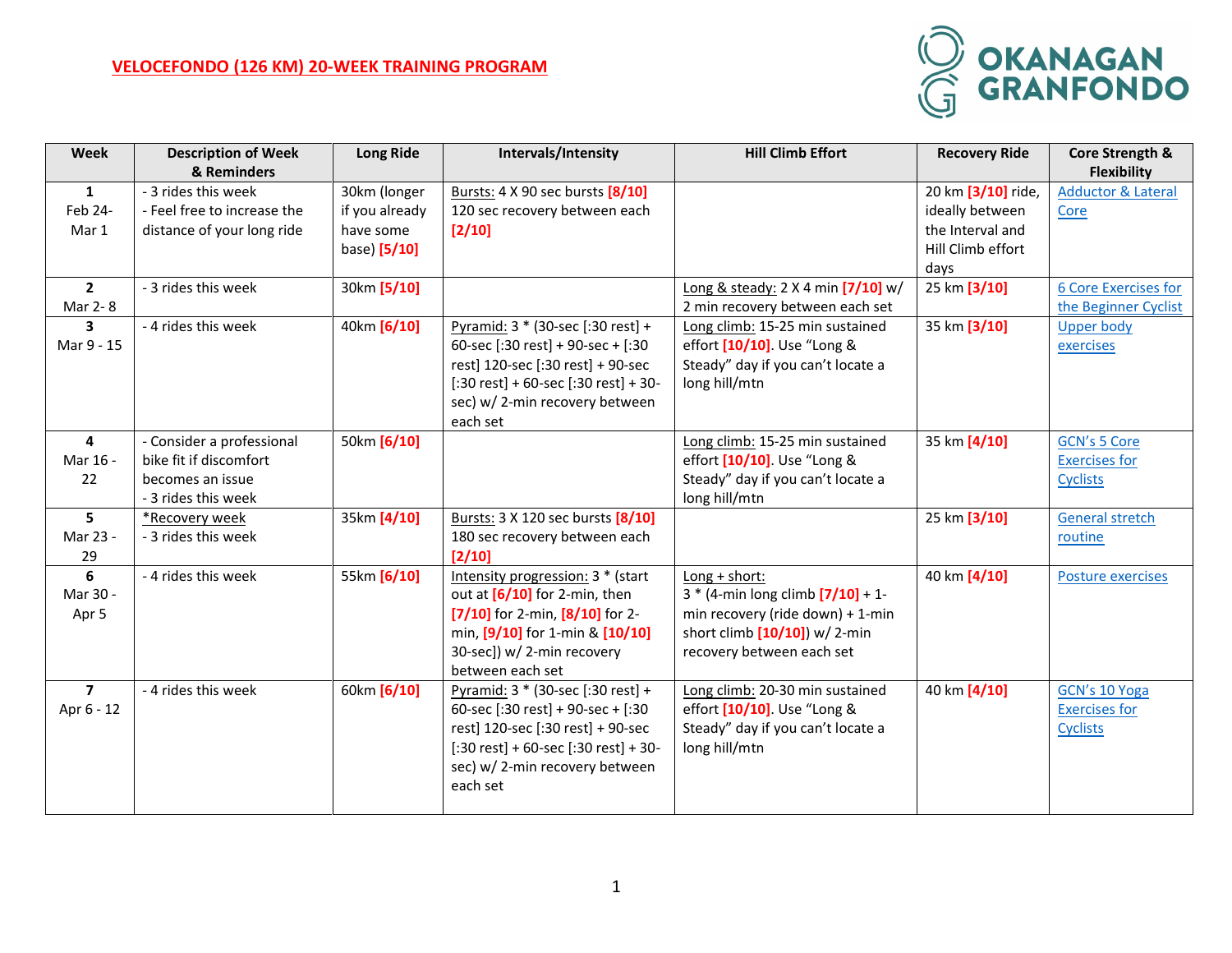## **VELOCEFONDO (126 KM) 20-WEEK TRAINING PROGRAM**



| Week        | <b>Description of Week</b> | <b>Long Ride</b> | Intervals/Intensity                                           | <b>Hill Climb Effort</b>               | <b>Recovery Ride</b> | Core Strength &            |
|-------------|----------------------------|------------------|---------------------------------------------------------------|----------------------------------------|----------------------|----------------------------|
|             | & Reminders                |                  |                                                               |                                        |                      | <b>Flexibility</b>         |
| 8           | *Big mileage week          | 70km [6/10]      | Bursts: 8 X 120 sec bursts [9/10]                             | $Long + short:$                        | 2 days @ 30 km       | <b>Core Training with</b>  |
| Apr 13 - 19 | - 5 rides this week        |                  | 180 sec recovery between each                                 | $5 * (4 - min long climb [7/10] + 1 -$ | [4/10]               | <b>Peter Sagan</b>         |
|             |                            |                  | [2/10]                                                        | min recovery (ride down) + 1-min       |                      |                            |
|             |                            |                  |                                                               | short climb [10/10]) w/ 2-min          |                      |                            |
|             |                            |                  |                                                               | recovery between each set              |                      |                            |
| 9           | *Recovery week             | 50km [5/10]      | Bursts: 5 X 120 sec bursts [8/10]                             | Long climb: 20-30 min sustained        | 30 km [4/10]         | <b>Trainer Road's 5</b>    |
| Apr 20-     | - 4 rides this week        |                  | 180 sec recovery between each                                 | effort [10/10]. Use "Long &            |                      | <b>Exercises to</b>        |
| 26          |                            |                  | $[2/10]$                                                      | Steady" day if you can't locate a      |                      | <b>Integrate Into Your</b> |
|             |                            |                  |                                                               | long hill/mtn                          |                      | <b>Cycling Plan</b>        |
| 10          | - 4 rides this week        | 80km [6/10]      | Bursts: 10 X 120 sec bursts [9/10]                            | Long + short:                          | 40 km [4/10]         |                            |
| Apr 27 -    |                            |                  | 180 sec recovery between each                                 | $6 * (5 - min long climb [7/10] + 1 -$ |                      |                            |
| May 3       |                            |                  | $[2/10]$                                                      | min recovery (ride down) + 1-min       |                      |                            |
|             |                            |                  |                                                               | short climb $[10/10]$ ) w/ 2-min       |                      |                            |
|             |                            |                  |                                                               | recovery between each set              |                      |                            |
| 11          | - 4 rides this week        | 90km [7/10]      | Pyramid: 5 * (30-sec [:30 rest] +                             | Long & steady: 8 X 2 min [8/10] w/     | 45 km [4/10]         | Glutes, hamstrings         |
| May 4 - 10  |                            |                  | 60-sec [:30 rest] + 90-sec + [:30                             | 120 sec recovery                       |                      | & back exercises           |
|             |                            |                  | rest] 120-sec [:30 rest] + 90-sec                             |                                        |                      |                            |
|             |                            |                  | $[:30 \text{ rest}] + 60\text{-sec}[:30 \text{ rest}] + 30$ - |                                        |                      |                            |
|             |                            |                  | sec) w/2-min recovery between<br>each set                     |                                        |                      |                            |
| 12          | *Big mileage week          | 100km [7/10]     | Bursts: 12 X 120 sec bursts [9/10]                            | Long + short:                          | 2 days @ 40 km       |                            |
| May $11-$   | - 5 rides this week        |                  | 180 sec recovery between each                                 | $8 * (4 - min long climb [7/10] + 1 -$ | [4/10]               |                            |
| 17          |                            |                  | $[2/10]$                                                      | min recovery (ride down) + 1-min       |                      |                            |
|             |                            |                  |                                                               | short climb $[10/10]$ ) w/ 2-min       |                      |                            |
|             |                            |                  |                                                               | recovery between each set              |                      |                            |
| 13          | *Recovery week             | 75km [5/10]      | Bursts: 6 X 120 sec bursts [8/10]                             |                                        | 35 km [4/10]         |                            |
| May $18 -$  | - 3 rides this week        |                  | 180 sec recovery between each                                 |                                        |                      |                            |
| 24          |                            |                  | [2/10]                                                        |                                        |                      |                            |
| 14          | - 4 rides this week        | 110km [7/10]     | Intensity progression: 6 * (start                             | Long climb: 30-40 min sustained        | 45 km [4/10]         |                            |
| May 25 -    |                            |                  | out at $[6/10]$ for 2-min, then                               | effort [10/10]. Use "Long &            |                      |                            |
| 31          |                            |                  | [7/10] for 2-min, $[8/10]$ for 2-                             | Steady" day if you can't locate a      |                      |                            |
|             |                            |                  | min, [9/10] for 1-min & [10/10]                               | long hill/mtn                          |                      |                            |
|             |                            |                  | 30-sec]) w/ 2-min recovery                                    |                                        |                      |                            |
|             |                            |                  | between each set                                              |                                        |                      |                            |